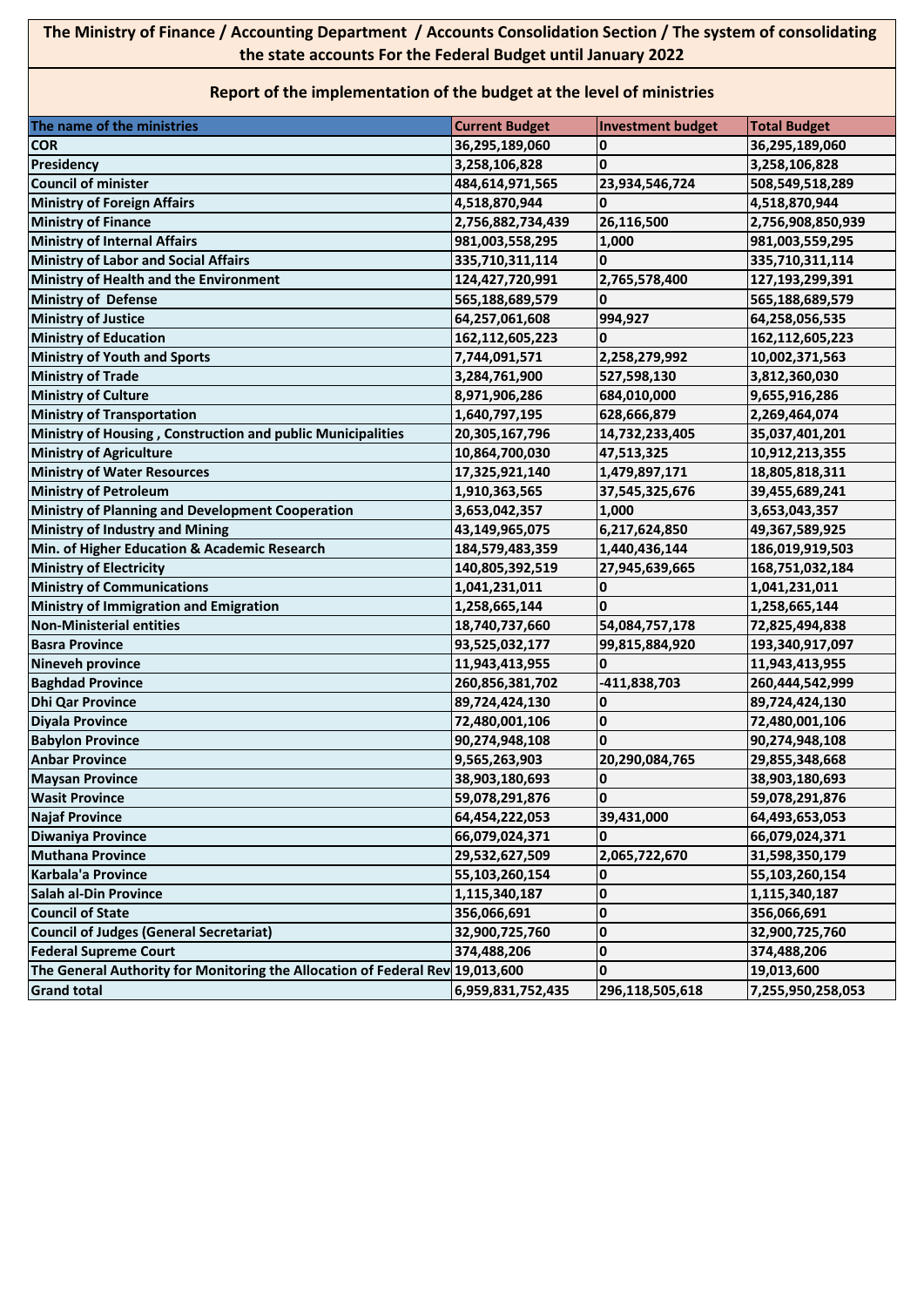| Report actual expenditures, the level of ministries by the economic classification for the current budget |                           |                         |                    |                          |                                                 |                         |                             |                            |             |                     |
|-----------------------------------------------------------------------------------------------------------|---------------------------|-------------------------|--------------------|--------------------------|-------------------------------------------------|-------------------------|-----------------------------|----------------------------|-------------|---------------------|
| current expenses                                                                                          |                           |                         |                    |                          |                                                 | <b>Special programs</b> |                             |                            |             |                     |
| The name of the ministries                                                                                | <b>Salaries and wages</b> | <b>Supplies service</b> | Intermediate goods | <b>Asset maintenance</b> | <b>Grants and subsidies and</b><br>debt service | <b>Social Welfare</b>   | <b>Capital expenditures</b> | indebtedness(debt service) |             | The sum of ministry |
| <b>COR</b>                                                                                                | 36,013,750,607            | 113,761,943             | 44.624.804         | 54.688.000               | 60,095,039                                      | 1.459.667               | 6.809.000                   |                            |             | 36,295,189,060      |
| Presidency                                                                                                | 2,961,572,515             | 268,309,563             | 25,174,750         | 50.000                   | 3.000.000                                       |                         |                             |                            |             | 3.258.106.828       |
| <b>Council of minister</b>                                                                                | 415,529,661,653           | 1,113,462,804           | 344,198,641        | 856,627,790              | 66,376,519,160                                  |                         | 13,509,000                  |                            | 380,992,517 | 484,614,971,565     |
| <b>Ministry of Foreign Affairs</b>                                                                        | 4,375,285,424             | 110,705,520             | 4,537,000          | 28.343.000               |                                                 |                         |                             |                            |             | 4.518.870.944       |
| <b>Ministry of Finance</b>                                                                                | 12.344.463.009            | 210.751.000             | 110.298.410        | 24.874.500               | 442.549.064.255                                 | 1.123.432.823.909       | 2.897.000                   | 1,178,207,562,356          |             | 2.756.882.734.439   |
| <b>Ministry of Internal Affairs</b>                                                                       | 972,193,151,616           | 330,449,292             | 5,780,954,967      | 2,168,182,620            | 9,020,000                                       |                         | 521,799,800                 |                            |             | 981,003,558,295     |
| <b>Ministry of Labor and Social Affairs</b>                                                               | 5,549,993,143             | 134,761,732             | 103,266,017        | 16.119.000               | 12,450,000                                      | 329,893,721,222         |                             |                            |             | 335,710,311,114     |
| Ministry of Health and the Environment                                                                    | 112,090,304,604           | 1,239,238,411           | 9,621,102,726      | 290,340,750              | 2,025,000                                       |                         | 1,181,099,500               |                            | 3.610.000   | 124,427,720,991     |
| Ministry of Defense                                                                                       | 564,932,069,848           | 16,802,219              | 89,215,000         | 26,100,000               | 124,502,512                                     |                         |                             |                            |             | 565,188,689,579     |
| <b>Ministry of Justice</b>                                                                                | 33.998.816.789            | 227,179,400             | 22.630.332.844     | 7.378.938.675            | 300.000                                         |                         | 21.493.900                  |                            |             | 64.257.061.608      |
| <b>Ministry of Education</b>                                                                              | 160,827,650,934           | 227,620,814             | 585,136,350        | 64,130,000               | 283,067,125                                     |                         | 125,000,000                 |                            |             | 162,112,605,223     |
| Ministry of Youth and Sports                                                                              | 3,432,617,494             | 25,045,000              | 7,348,000          | 8,646,000                | 4,270,435,077                                   |                         |                             |                            |             | 7,744,091,571       |
| <b>Ministry of Trade</b>                                                                                  | 2,612,473,900             | 70,313,000              | 1,926,000          | 5,410,000                | 594,639,000                                     |                         |                             |                            |             | 3,284,761,900       |
| <b>Ministry of Culture</b>                                                                                | 8,939,942,236             | 9,623,550               | 10,319,000         | 45,000                   | 11,976,500                                      |                         |                             |                            |             | 8,971,906,286       |
| <b>Ministry of Transportation</b>                                                                         | 1.443.397.234             | 1.881.461               | 8,575,000          |                          | 186,943,500                                     |                         |                             |                            |             | 1.640.797.195       |
| Ministry of Housing, Construction and public Municipalities                                               | 12,965,918,063            | 37,770,815              | 123,107,576        | 31,414,900               | 7,146,956,442                                   |                         |                             |                            |             | 20,305,167,796      |
| Ministry of Agriculture                                                                                   | 10,754,134,818            | 20,495,500              | 89,180,150         | 960,000                  |                                                 |                         | $-70.438$                   |                            |             | 10,864,700,030      |
| <b>Ministry of Water Resources</b>                                                                        | 15,776,447,989            | 384,819,862             | 104,332,600        | 496,749,439              | 524,001,000                                     |                         | 3,750,000                   |                            | 35,820,250  | 17,325,921,140      |
| <b>Ministry of Petroleum</b>                                                                              | 1,905,923,555             | 1,153,910               | 2,931,350          | 354,750                  |                                                 |                         |                             |                            |             | 1.910.363.565       |
| <b>Ministry of Planning and Development Cooperation</b>                                                   | 3.642.227.682             | 2.430.000               | 5.432.675          |                          | 2.650.000                                       |                         |                             |                            | 302,000     | 3.653.042.357       |
| Ministry of Industry and Mining                                                                           | 2,524,379,899             | 8,132,000               | 2,964,500          | 370,000                  | 40,614,118,676                                  |                         |                             |                            |             | 43,149,965,075      |
| Min. of Higher Education & Academic Research                                                              | 184,218,383,781           | 57,970,901              | 117,172,310        | 4.882.000                | 181,074,367                                     |                         |                             |                            |             | 184,579,483,359     |
| <b>Ministry of Electricity</b>                                                                            | 4.219.974.173             | 29.785.225              | 95.583.377.271     |                          | 40.972.255.850                                  |                         |                             |                            |             | 140.805.392.519     |
| <b>Ministry of Communications</b>                                                                         | 965,711,578               | 58,193,333              | 16,726,100         | 600,000                  |                                                 |                         |                             |                            |             | 1,041,231,011       |
| Ministry of Immigration and Emigration                                                                    | 1,201,387,644             | 2,297,000               | 29,280,500         | 1.000.000                | 1,300,000                                       | 23,400,000              |                             |                            |             | 1,258,665,144       |
| <b>Non-Ministerial entities</b>                                                                           | 18,635,607,260            | 54,040,500              | 37,056,150         | 5,223,750                |                                                 |                         | 8,810,000                   |                            |             | 18,740,737,660      |
| <b>Basra Province</b>                                                                                     | 81,547,190,829            | 74,523,850              | 274,883,889        | 111,990,750              | 11,516,442,859                                  |                         |                             |                            |             | 93,525,032,177      |
| Nineveh province                                                                                          | 3,049,099,389             | 4,804,000               | 4,480,650          | 50.000                   | 8.884.979.916                                   |                         |                             |                            |             | 11,943,413,955      |
| <b>Baghdad Province</b>                                                                                   | 244,846,909,766           | 375,555,850             | 1,126,644,334      | 114,875,750              | 13,294,644,002                                  |                         | 1,097,752,000               |                            |             | 260,856,381,702     |
| <b>Dhi Qar Province</b>                                                                                   | 83,616,231,374            | 21.821.334              | 71,892,800         | 6,247,500                | 5,997,583,122                                   |                         | 10,648,000                  |                            |             | 89,724,424,130      |
| Divala Province                                                                                           | 68.047.552.928            | 2.522.000               | 262.902.874        | 6.360.000                | 4.132.656.303                                   |                         | 28.007.001                  |                            |             | 72.480.001.106      |
| <b>Babylon Province</b>                                                                                   | 86,257,109,807            | 13,862,000              | 34,118,301         | 5,171,000                | 3,955,107,000                                   |                         | 9,580,000                   |                            |             | 90.274.948.108      |
| <b>Anbar Province</b>                                                                                     | 3.171.779.903             | 120.000                 | 5.909.000          |                          | 6.387.455.000                                   |                         |                             |                            |             | 9.565.263.903       |
| <b>Maysan Province</b>                                                                                    | 36,515,315,191            | 76,897,000              | 149,762,587        | 11,477,000               | 2,145,948,915                                   |                         | 3,780,000                   |                            |             | 38,903,180,693      |
| <b>Wasit Province</b>                                                                                     | 53,809,156,003            | 9,439,549               | 80,718,325         |                          | 5,178,977,999                                   |                         |                             |                            |             | 59,078,291,876      |
| <b>Naiaf Province</b>                                                                                     | 59.918.291.295            | 78.893.100              | 268.407.152        | 16.987.750               | 4.167.449.756                                   |                         | 4.193.000                   |                            |             | 64.454.222.053      |
| Diwaniya Province                                                                                         | 58,203,374,334            | 92,217,000              | 68,927,795         | 119,740,700              | 7,129,664,542                                   |                         | 465,100,000                 |                            |             | 66,079,024,371      |
| <b>Muthana Province</b>                                                                                   | 25,602,675,457            | 80,840,749              | 184.855.908        | 3,505,000                | 3,660,000,395                                   |                         | 750.000                     |                            |             | 29,532,627,509      |
| Karbala'a Province                                                                                        | 50,068,696,966            | 314,549,457             | 262,137,285        | 32,472,320               | 4,393,833,876                                   |                         | 31,570,250                  |                            |             | 55,103,260,154      |
| Salah al-Din Province                                                                                     | 1,111,666,187             | 1.337.000               | 1.785.000          | 552.000                  |                                                 |                         |                             |                            |             | 1.115.340.187       |
| <b>Council of State</b>                                                                                   | 307,587,571               | 34,722,620              | 13,580,500         | 170,000                  | 6.000                                           |                         |                             |                            |             | 356,066,691         |
| <b>Council of Judges (General Secretariat)</b>                                                            | 28,798,587,381            | 1,714,689,323           | 76,648,845         | 45,689,000               | 5,192,000                                       | 2,248,307,211           | 11,612,000                  |                            |             | 32,900,725,760      |
| <b>Federal Supreme Court</b>                                                                              | 368.142.956               | 2,121,500               | 2.060.250          | 2.072.000                | 91.500                                          |                         |                             |                            |             | 374.488.206         |
| The General Authority for Monitoring the Allocation of Federal Revel 16,394,100                           |                           | 2,619,500               |                    |                          |                                                 |                         |                             |                            |             | 19,013,600          |
| <b>Grand total</b>                                                                                        | 3,479,311,008,886         | 7,658,530,587           | 138, 368, 286, 186 | 11.941.410.944           | 684,776,426,688                                 | 1,455,599,712,009       | 3,548,090,013               | 1,178,207,562,356          | 420,724,767 | 6,959,831,752,435   |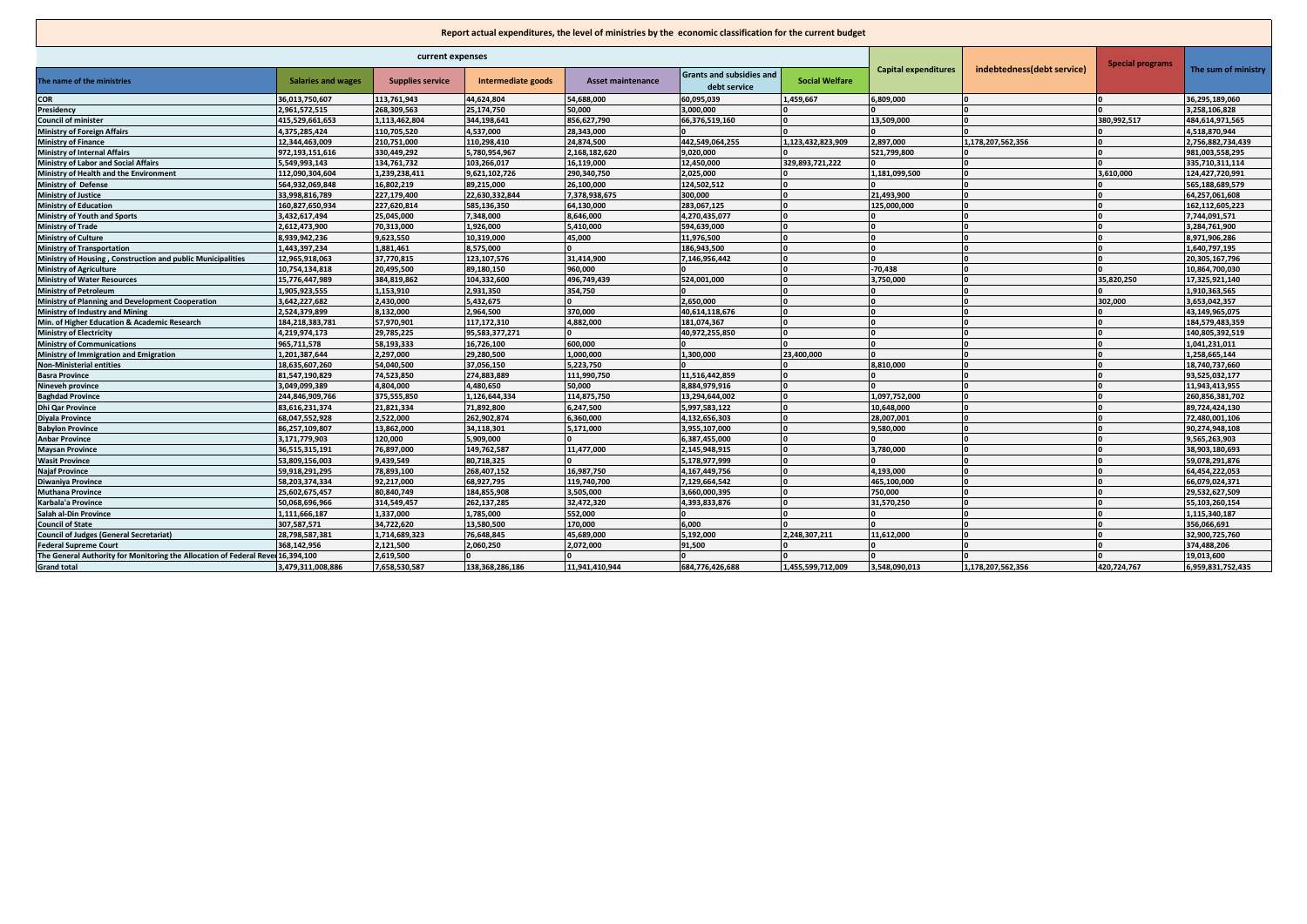| Report actual expenditures, the level of ministries by economic classification for the investment budget |                         |                          |                                               |                                      |                         |                     |
|----------------------------------------------------------------------------------------------------------|-------------------------|--------------------------|-----------------------------------------------|--------------------------------------|-------------------------|---------------------|
| The name of the ministries                                                                               | The agricultural sector | <b>Industrial sector</b> | <b>Transport and</b><br>communications sector | <b>Buildings and services sector</b> | <b>Education sector</b> | The sum of ministry |
| <b>Council of minister</b>                                                                               |                         | 1,824,941,850            | 14,637,592,860                                | 4,764,430,174                        | 2,707,581,840           | 23,934,546,724      |
| <b>Ministry of Finance</b>                                                                               |                         |                          |                                               | 26,116,500                           |                         | 26,116,500          |
| <b>Ministry of Internal Affairs</b>                                                                      |                         |                          |                                               | 1,000                                |                         | 1,000               |
| Ministry of Health and the Environment                                                                   |                         | O                        |                                               | 2,765,578,400                        |                         | 2,765,578,400       |
| <b>Ministry of Defense</b>                                                                               |                         | In                       |                                               | 994,927                              |                         | 994,927             |
| <b>Ministry of Youth and Sports</b>                                                                      |                         |                          |                                               | 2,258,279,992                        |                         | 2,258,279,992       |
| <b>Ministry of Trade</b>                                                                                 |                         | ۱a                       | 450,634,630                                   | 76,963,500                           |                         | 527,598,130         |
| <b>Ministry of Culture</b>                                                                               |                         | ۱O                       |                                               | 684,010,000                          |                         | 684,010,000         |
| <b>Ministry of Transportation</b>                                                                        |                         |                          | 628,666,879                                   |                                      |                         | 628,666,879         |
| Ministry of Housing, Construction and public Municipalities                                              |                         | O                        | 110,063,375                                   | 14,622,170,030                       |                         | 14,732,233,405      |
| <b>Ministry of Agriculture</b>                                                                           | 47,513,325              | O                        |                                               |                                      |                         | 47,513,325          |
| <b>Ministry of Water Resources</b>                                                                       | 1,479,897,171           | $\mathbf{0}$             |                                               |                                      |                         | 1,479,897,171       |
| <b>Ministry of Petroleum</b>                                                                             |                         | 37,545,325,676           | 10                                            |                                      |                         | 37,545,325,676      |
| Ministry of Planning and Development Cooperation                                                         |                         |                          |                                               | 1,000                                |                         | 1,000               |
| <b>Ministry of Industry and Mining</b>                                                                   |                         | 6,217,624,850            | <b>0</b>                                      |                                      |                         | 6,217,624,850       |
| Min. of Higher Education & Academic Research                                                             |                         |                          | 10                                            | 860,846,894                          | 579,589,250             | 1,440,436,144       |
| <b>Ministry of Electricity</b>                                                                           |                         | 27,945,639,665           | $\Omega$                                      |                                      |                         | 27,945,639,665      |
| <b>Non-Ministerial entities</b>                                                                          |                         | 1,991,553,571            | 29,965,210,566                                | 22,127,993,041                       |                         | 54,084,757,178      |
| <b>Basra Province</b>                                                                                    |                         | 4,729,240,575            | 22,105,833,221                                | 69,381,992,824                       | 3,598,818,300           | 99,815,884,920      |
| <b>Baghdad Province</b>                                                                                  |                         |                          | $-411,838,703$                                |                                      |                         | $-411,838,703$      |
| <b>Anbar Province</b>                                                                                    |                         | 250,997,063              | 8,792,727,930                                 | 11,234,321,622                       | 12,038,150              | 20,290,084,765      |
| <b>Najaf Province</b>                                                                                    |                         |                          |                                               | 31,859,000                           | 7,572,000               | 39,431,000          |
| <b>Muthana Province</b>                                                                                  |                         | 952,487,635              | 418,010,670                                   | 443,131,872                          | 252,092,493             | 2,065,722,670       |
| <b>Grand total</b>                                                                                       | 1,527,410,496           | 81,457,810,885           | 76,696,901,428                                | 129,278,690,776                      | 7,157,692,033           | 296,118,505,618     |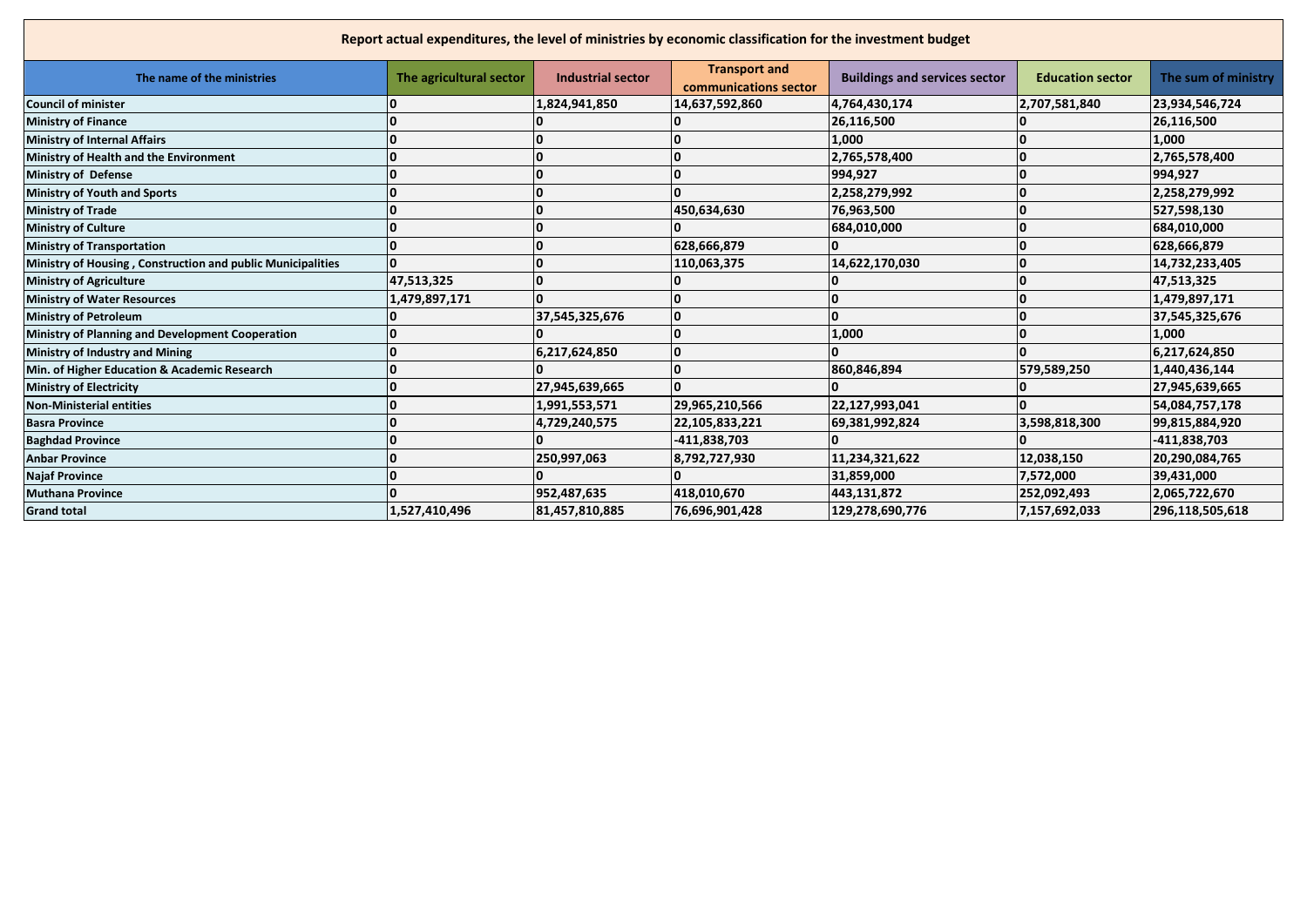| Report expenditures by economic classification for the current budget |                                              |                       |  |  |
|-----------------------------------------------------------------------|----------------------------------------------|-----------------------|--|--|
| <b>Type of expense</b>                                                | The names of the chapters                    | <b>Current Budget</b> |  |  |
|                                                                       | <b>Employee compensation</b>                 | 3,479,311,008,886     |  |  |
|                                                                       | The required service                         | 7,658,530,587         |  |  |
|                                                                       | Intermediate goods                           | 138, 368, 286, 186    |  |  |
| current expenses                                                      | <b>Maintenance of assets</b>                 | 11,941,410,944        |  |  |
|                                                                       | <b>Grants and subsidies and debt service</b> | 684,776,426,688       |  |  |
|                                                                       | <b>Social Welfare</b>                        | 1,455,599,712,009     |  |  |
|                                                                       | <b>Total current expenses</b>                | 5,777,655,375,300     |  |  |
| <b>Capital expenditures</b>                                           | <b>Capital expenditures</b>                  | 3,548,090,013         |  |  |
| <b>indebtedness</b>                                                   | debt service                                 | 1,178,207,562,356     |  |  |
|                                                                       | <b>Employees Compensation</b>                | 326,902,326           |  |  |
|                                                                       | The required service                         | 72,344,191            |  |  |
| <b>Special programs</b>                                               | Intermediate goods                           | 2,076,250             |  |  |
|                                                                       | <b>Maintenance of assets</b>                 | 19,502,000            |  |  |
|                                                                       | <b>Grants and subsidies and debt service</b> | $-100,000$            |  |  |
|                                                                       | <b>Total Special Programs</b>                | 420,724,767           |  |  |
|                                                                       | <b>Grand total</b>                           | 6,959,831,752,436     |  |  |

| Report on expenditure by sector for the investment budget |                          |  |  |  |
|-----------------------------------------------------------|--------------------------|--|--|--|
| The names of the sectors                                  | <b>Investment budget</b> |  |  |  |
| The agricultural sector                                   | 1,527,410,496            |  |  |  |
| Industrial sector                                         | 81,457,810,885           |  |  |  |
| <b>Transport and communications sector</b>                | 76,696,901,428           |  |  |  |
| <b>Buildings and services sector</b>                      | 129,278,690,776          |  |  |  |
| <b>Education sector</b>                                   | 7,157,692,033            |  |  |  |
| <b>Grand total</b>                                        | 296,118,505,618          |  |  |  |

| A Report on the expenditure of the investment budget at the level of types of |                          |  |  |
|-------------------------------------------------------------------------------|--------------------------|--|--|
| investment                                                                    |                          |  |  |
| <b>Types of investment</b>                                                    | <b>Investment budget</b> |  |  |
| <b>Investment Platform</b>                                                    | 184,691,119,249          |  |  |
| <b>Development of regions</b>                                                 | 30,813,125,227           |  |  |
| Petrodollar                                                                   | 80,441,964,797           |  |  |
| <b>Reviving the Marshlands</b>                                                | 750,000                  |  |  |
| <b>Poverty Reduction Strategy</b>                                             | 171,546,345              |  |  |
| <b>Grand total</b>                                                            | 296,118,505,618          |  |  |